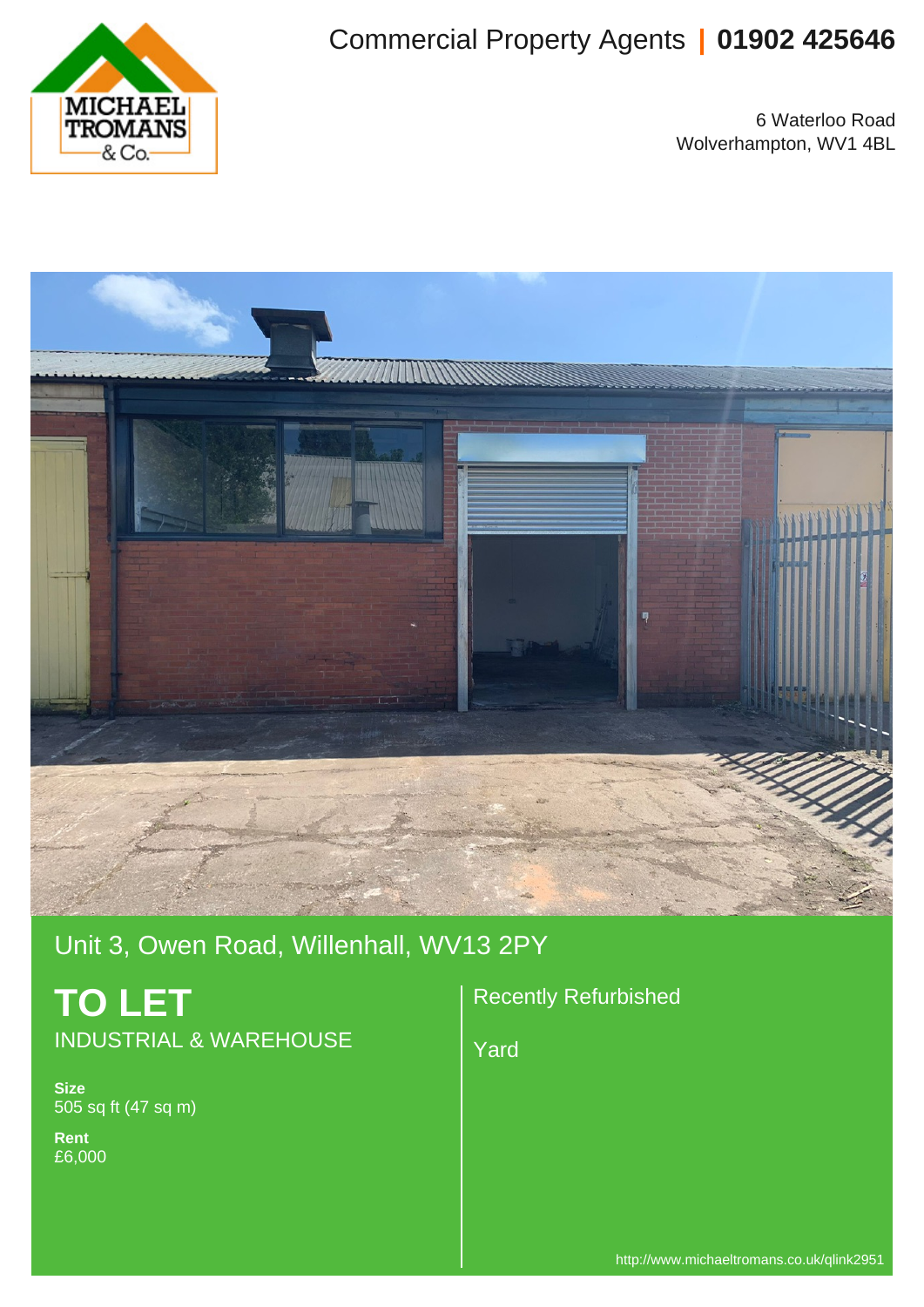#### **Location**

The property is situated on Owen Road, close to its junction with Bilston Lane and Armstrong Way. Junction 10 of the M6 is approximately 1.5 miles to the east via the Black Country Route and Willenhall Town Centre is 1 mile to the north west.

#### **Description**

The workshop has recently undergone refurbishment to include new electric roller shutter, electrical re-wire (3 phase), new LED strip lighting and redecoration. The unit benefits from a good eaves height of approximately 4m and outside there is a useful sized yard / parking area.

#### **Accommodation**

Workshop 46.97sq.m 505 sq.ft

Yard 1,067 sq.ft

### **Rent**

£6,000 per annum, exclusive

#### **Lease**

A new lease for a term to be agreed ona full repairing and insuring basis.

#### **Business Rates**

Rateable value £2,475

### **EPC**

 $EPC = C - 67$ 

## **Subject to Contract**

JS / SC May 22

MISREPRESENTATION ACT 1967: Michael Tromans & Co. for itself and for the vendors or lessors of this property whose agents they are give notice that are a general outline only for the guidance of indending purchasers or lessees, and do not constitute an offer of contract. All descriptions and any other details are given without responsibility and any intending purchasers or tenants should not rely on them as statements or representations of fact but must satisfy themselves by inspection or otherwise as to the correctness of them. No employee of Michael Tromans & Co. has any authority to make or give any or warranty whatever in relation to this property.